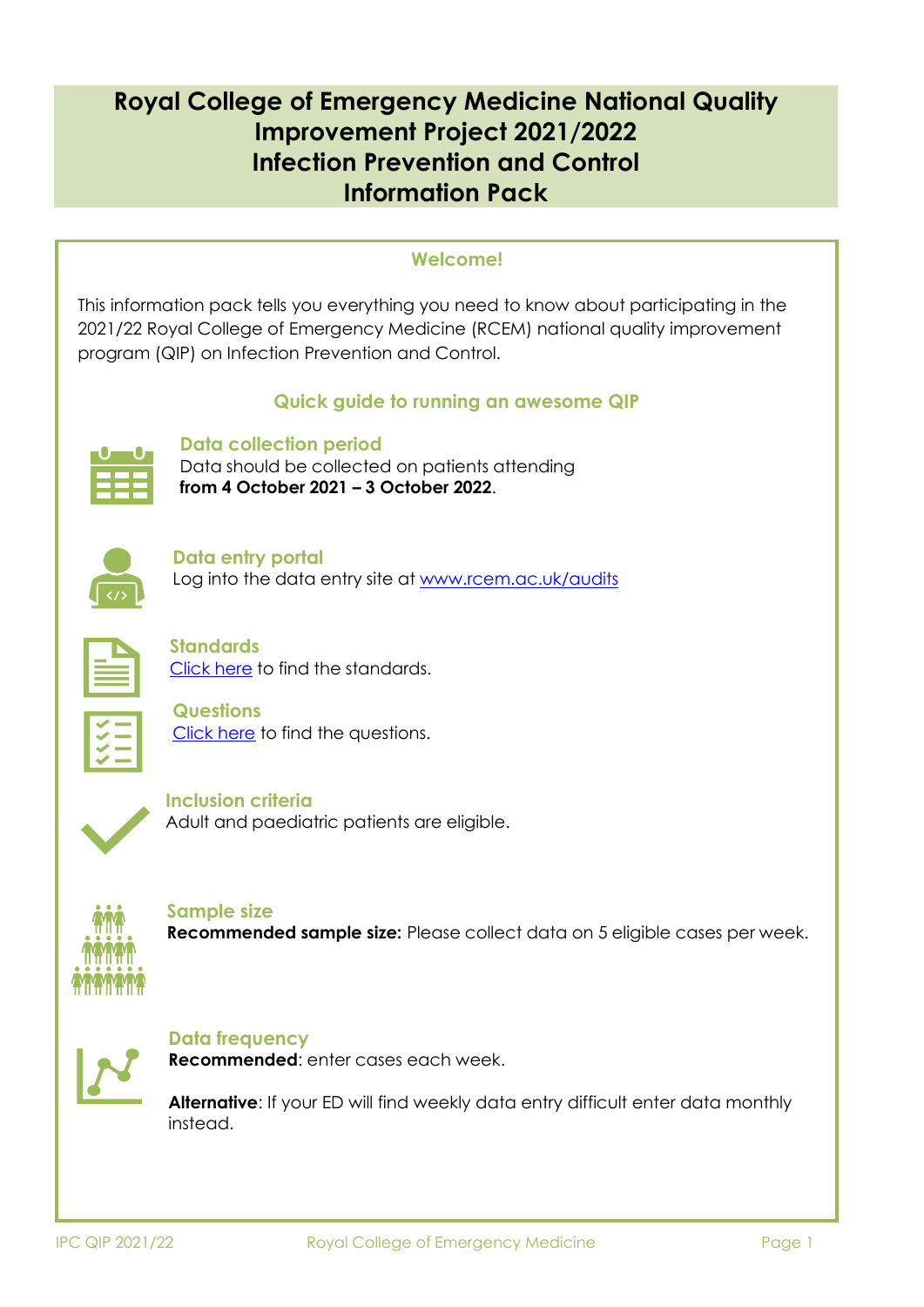## **CONTENTS**

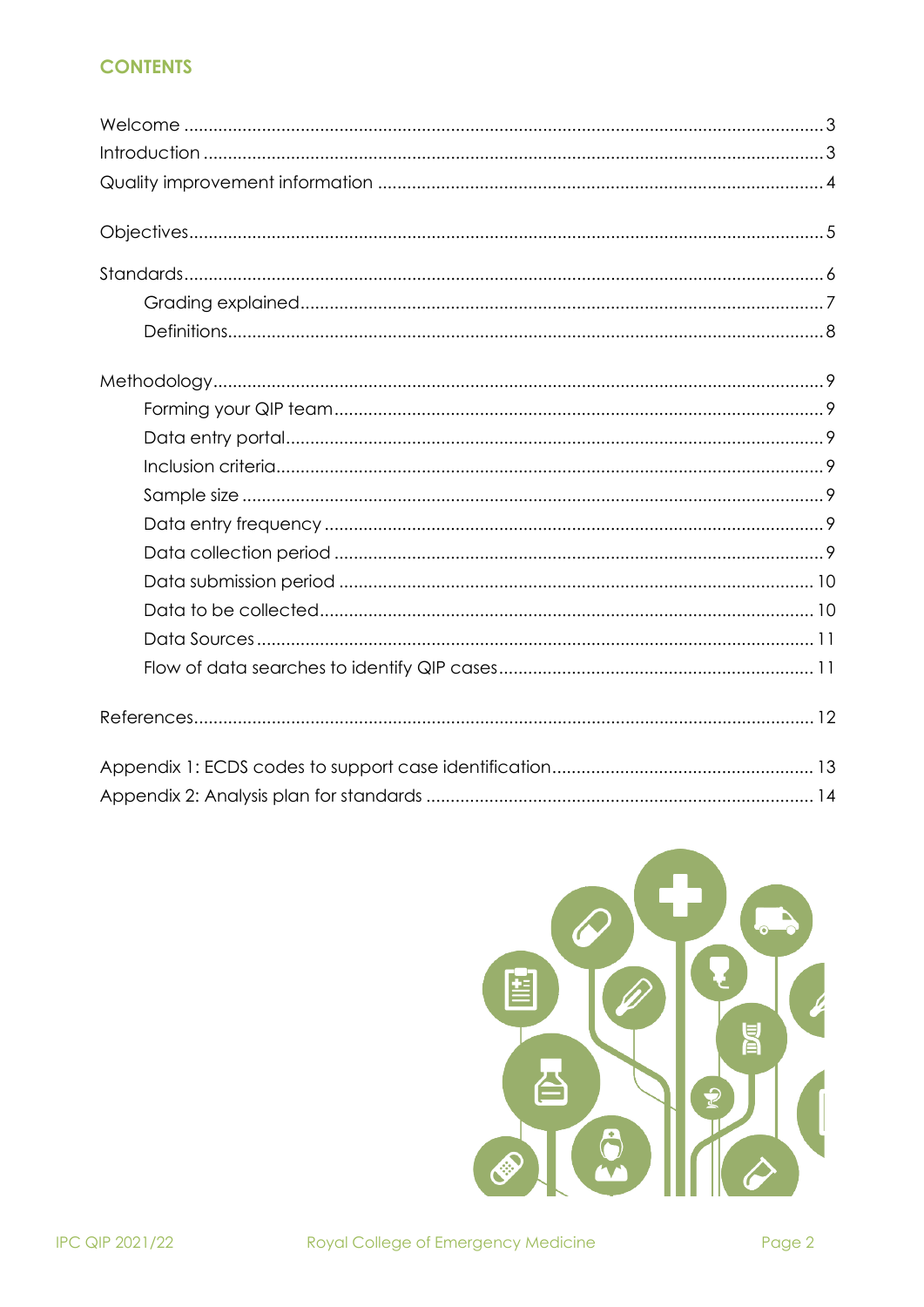### <span id="page-2-0"></span>**WELCOME**

This document tells you everything you need to know if your Emergency Department (ED) wishes to participate in the 2021/22 RCEM national quality improvement program (QIP) on infection prevention and control (IPC).

## <span id="page-2-1"></span>**INTRODUCTION**

Infection prevention and control is a key element of high quality and safe care. During the 2020/21 QIP cycle, RCEM identified key areas that require improvement. For this reason, the IPC QIP will continue for a second year. Key areas requiring improvement are patient screening and the isolation of patients with identified vulnerabilities.

Results of the 2020/21 cycle also demonstrated that most sites have IPC policies in place that are in line with the RCEM standards. RCEM will be monitoring if those policies have remained in place, and that standards have not deteriorated since last year's cycle.

The purpose of this QIP is to **improve patient safety and quality of care as well as workspace safety** by collecting sufficient data to track change but with a **rigorous focus on actions to improve.**

The RCEM online data collection tool should be used to collect and review the management of IPC measures.

National results of the QIP will be published as part of the Royal College of Emergency Medicine's work on clinical quality. Participating EDs will also receive an individualised report based on their submitted data. This QIP is listed in the Quality Accounts for 2021/22, which require providers in England to report on their participation in identified national QIPs.

**The College is committed to assessing health inequalities relating to patient ethnicity in supporting departments to provide high quality care to all. We will be collecting ethnicity data, monitoring them for systemic inequalities and reporting at the national level.**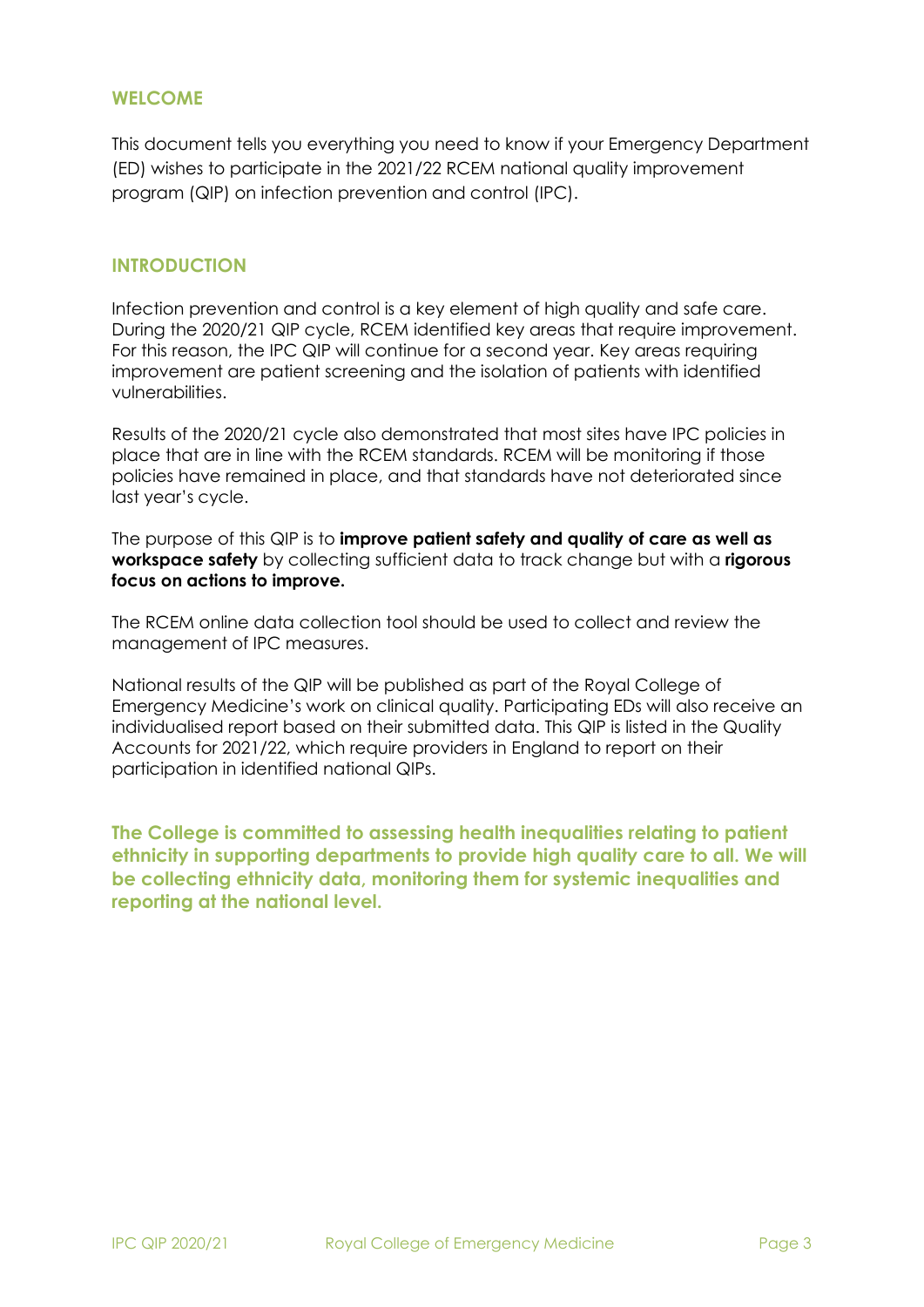## <span id="page-3-0"></span>**QUALITY IMPROVEMENT INFORMATION**

The purpose of this QIP is to continually quality assure and quality improve your service where it is not meeting standards. The RCEM system allows your team to record details of quality improvement projects (QIP) and see on your dashboard how each initiative affects your data on key measures.

We encourage you to use this feature in your department. If you are new to QIPs, we recommend you follow the Plan Do Study Act (PDSA) methodology. The [Institute for](http://www.ihi.org/resources/Pages/Tools/PlanDoStudyActWorksheet.aspx) Healthcare [Improvement](http://www.ihi.org/resources/Pages/Tools/PlanDoStudyActWorksheet.aspx) (IHI) provides a useful worksheet which will help you to think about the changes you want to make and how to implement them.

Further information on ED quality improvement can be found on the RCEM [website.](https://www.rcem.ac.uk/RCEM/Quality_Policy/Quality_Improvement_Clinical_Audit/QI_Resources/RCEM/Quality-Policy/Quality_Improvement_Clinical_Audit/QI_Resources.aspx?hkey=e014f99c-14a8-4010-8bd2-a6abd2a7b626)



#### **The model for improvement, IHI**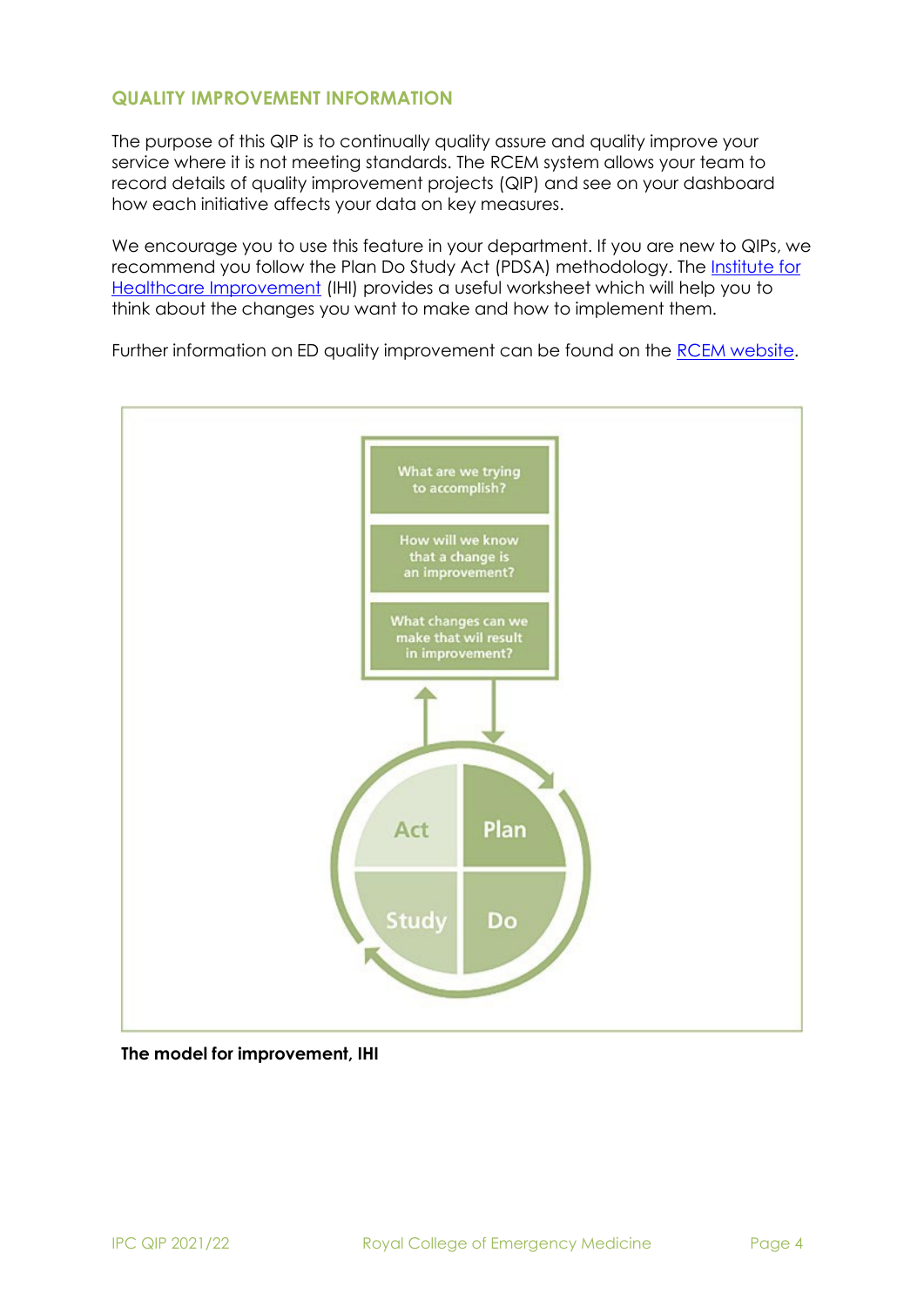## <span id="page-4-0"></span>**OBJECTIVES**

The objectives of the national QIPs are:

| <b>General objectives</b>                                                                                                                                                                                   | How RCEM is supporting you                                                                                                                                                                                                                                                                                                                                                                                                                                                                                                                                                                                                                                                                                                                                                          |
|-------------------------------------------------------------------------------------------------------------------------------------------------------------------------------------------------------------|-------------------------------------------------------------------------------------------------------------------------------------------------------------------------------------------------------------------------------------------------------------------------------------------------------------------------------------------------------------------------------------------------------------------------------------------------------------------------------------------------------------------------------------------------------------------------------------------------------------------------------------------------------------------------------------------------------------------------------------------------------------------------------------|
| 1. To identify current<br>performance in EDs<br>against clinical standards<br>and previous<br>performance                                                                                                   | Expert teams of clinicians and QIP specialists have<br>reviewed current national standards and evidence to<br>set the top priority standards for this national QIP<br>RCEM have built a bespoke platform to collect and<br>$\bullet$<br>analyse performance data against the standards for<br>each ED                                                                                                                                                                                                                                                                                                                                                                                                                                                                               |
| 2. Show EDs their<br>performance in<br>comparison with other<br>participating<br>departments both<br>nationally and in their<br>respective country in<br>order to stimulate quality<br>improvement          | EDs have the flexibility to select the most appropriate<br>$\bullet$<br>comparator to their data, whether this is national or<br>only EDs in their country                                                                                                                                                                                                                                                                                                                                                                                                                                                                                                                                                                                                                          |
| 3. To empower and<br>encourage EDs to run<br>quality improvement (QI)<br>initiatives based on the<br>data collected, and<br>track the impact of the<br>QI initiative on their<br>weekly performance<br>data | The RCEM platform includes a dashboard with graphs<br>$\bullet$<br>showing your ED's performance as soon as data are<br>entered<br>The dashboard graphs are SPC charts (where<br>$\bullet$<br>applicable) with built in automatic trend recognition,<br>so you are able to easily spot statistically significant<br>patterns in your data<br>The portal has built in tools to support local QI<br>initiatives, such as an online PDSA template<br>Once you have completed a PDSA template with<br>$\bullet$<br>your team, this is overlaid onto your dashboard charts<br>so you can easily see the impact of your PDSA<br>RCEM have also published a QI guide to introduce<br>$\bullet$<br>you to a range of excellent QI methodologies and<br>enhance your QI knowledge and skills |

## **Specific objectives**

| $\bullet$ | To improve screening for symptoms of COVID-19 and other infectious diseases, and<br>for conditions making patients extremely vulnerable |
|-----------|-----------------------------------------------------------------------------------------------------------------------------------------|
|           | • To improve isolation of patients with vulnerabilities in a side-room                                                                  |
| $\bullet$ | To improve separation of potentially infectious patients following triage                                                               |
| $\bullet$ | To ensure organisational systems in place to support good IPC                                                                           |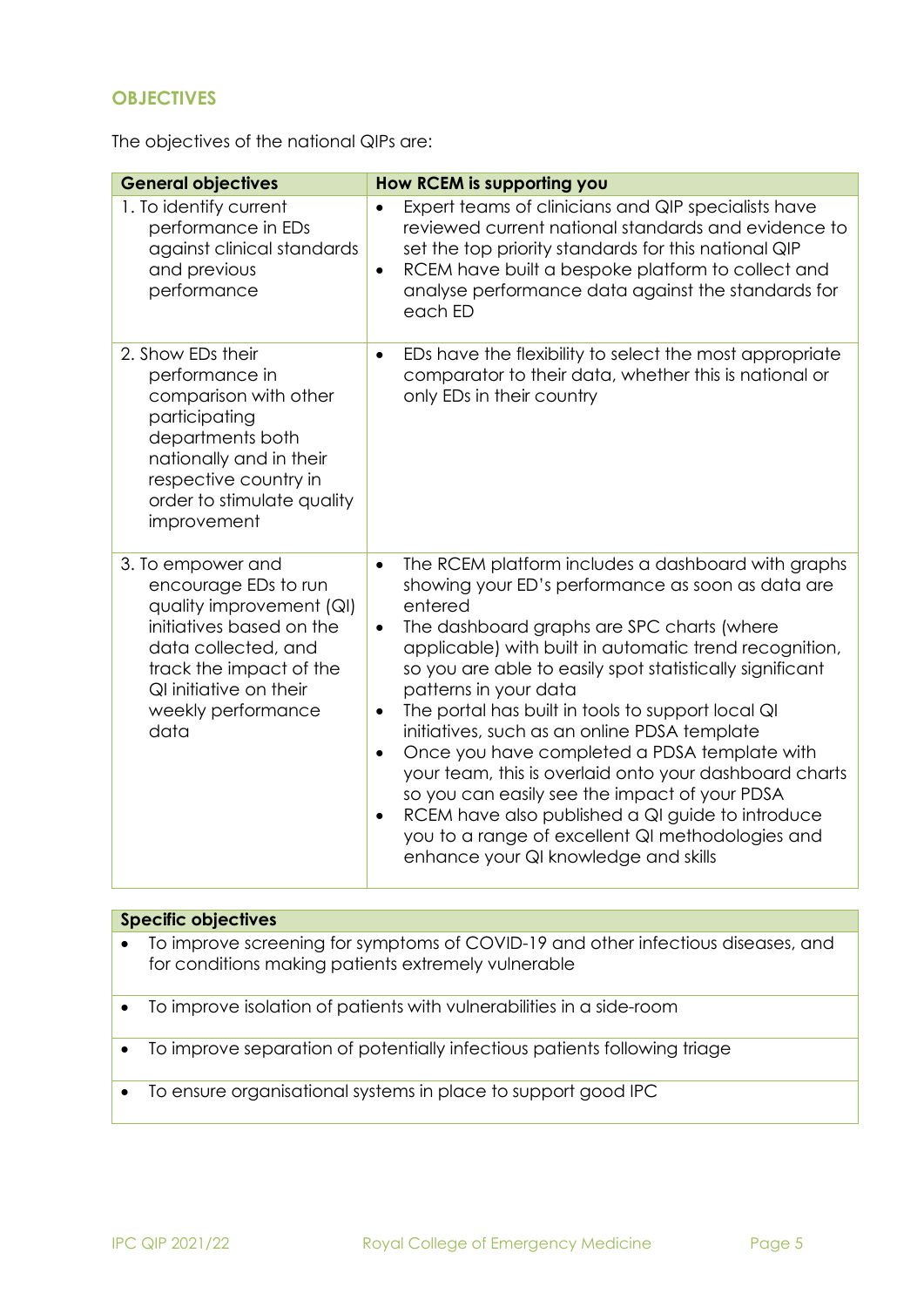## <span id="page-5-0"></span>**STANDARDS**

| <b>Clinical standards</b>                                                                                                                                         | <b>GRADE</b> | <b>Evidence base</b>                                                                                                                                |
|-------------------------------------------------------------------------------------------------------------------------------------------------------------------|--------------|-----------------------------------------------------------------------------------------------------------------------------------------------------|
| 1. Evidence that the ED has a named<br>and active lead for infection<br>prevention and control                                                                    | D            | <b>NICE Quality standard [QS61]</b><br>Infection prevention and<br>control: Quality statement 2:<br>Organisational responsibility                   |
| 2. Healthcare workers decontaminate<br>their hands immediately before and<br>after every episode of direct<br>contact or care                                     | F            | <b>NICE Quality standard [QS61]</b><br>Infection prevention and<br>control: Quality statement 3:<br>Hand decontamination                            |
| a. Evidence of local arrangements to<br>ensure that all healthcare workers<br>receive training in hand<br>decontamination                                         | F            | <b>NICE Quality standard [QS61]</b><br>Infection prevention and<br>control: Quality statement 3:<br>Hand decontamination                            |
| b. Evidence of local arrangements to<br>ensure that regular local hand<br>hygiene observation audits are<br>undertaken                                            | D            | NICE Quality standard [QS61]<br>Infection prevention and<br>control: Quality statement 3:<br>Hand decontamination                                   |
| 3. The organisation has self-assessed<br>against the <b>RCEM</b> Infection Control<br>Checklist.                                                                  | A            | <b>Emergency Department</b><br><b>Infection Prevention and</b><br>Control (IPC) during the<br>Coronavirus Pandemic.                                 |
| <b>Clinical standards</b>                                                                                                                                         | <b>GRADE</b> | <b>Evidence base</b>                                                                                                                                |
| 1. Patients should have documented<br>evidence of infection screening<br>on arrival                                                                               |              | <b>RCEM Emergency Department</b><br><b>Infection Prevention and</b><br>Control (IPC) during the<br>Coronavirus Pandemic:                            |
| a. For symptoms of COVID-19                                                                                                                                       | F            | process recommendations                                                                                                                             |
| b. For conditions considered to make<br>them extremely vulnerable (and<br>who will have been shielding<br>themselves at home).                                    | F            |                                                                                                                                                     |
| c. For other infectious diseases<br>requiring isolation                                                                                                           | D            |                                                                                                                                                     |
| 2. Patients with documented<br>vulnerability should be isolated in a<br>side-room following triage without<br>evidence of additional movements.                   | D            | <b>RCEM Emergency Department</b><br><b>Infection Prevention and</b><br>Control (IPC) during the<br>Coronavirus Pandemic:<br>process recommendations |
| 3. Patients who are documented as<br>potentially infectious should be<br>isolated in a side-room following<br>triage without evidence of<br>additional movements. | D            | <b>RCEM Emergency Department</b><br><b>Infection Prevention and</b><br>Control (IPC) during the<br>Coronavirus Pandemic:<br>process recommendations |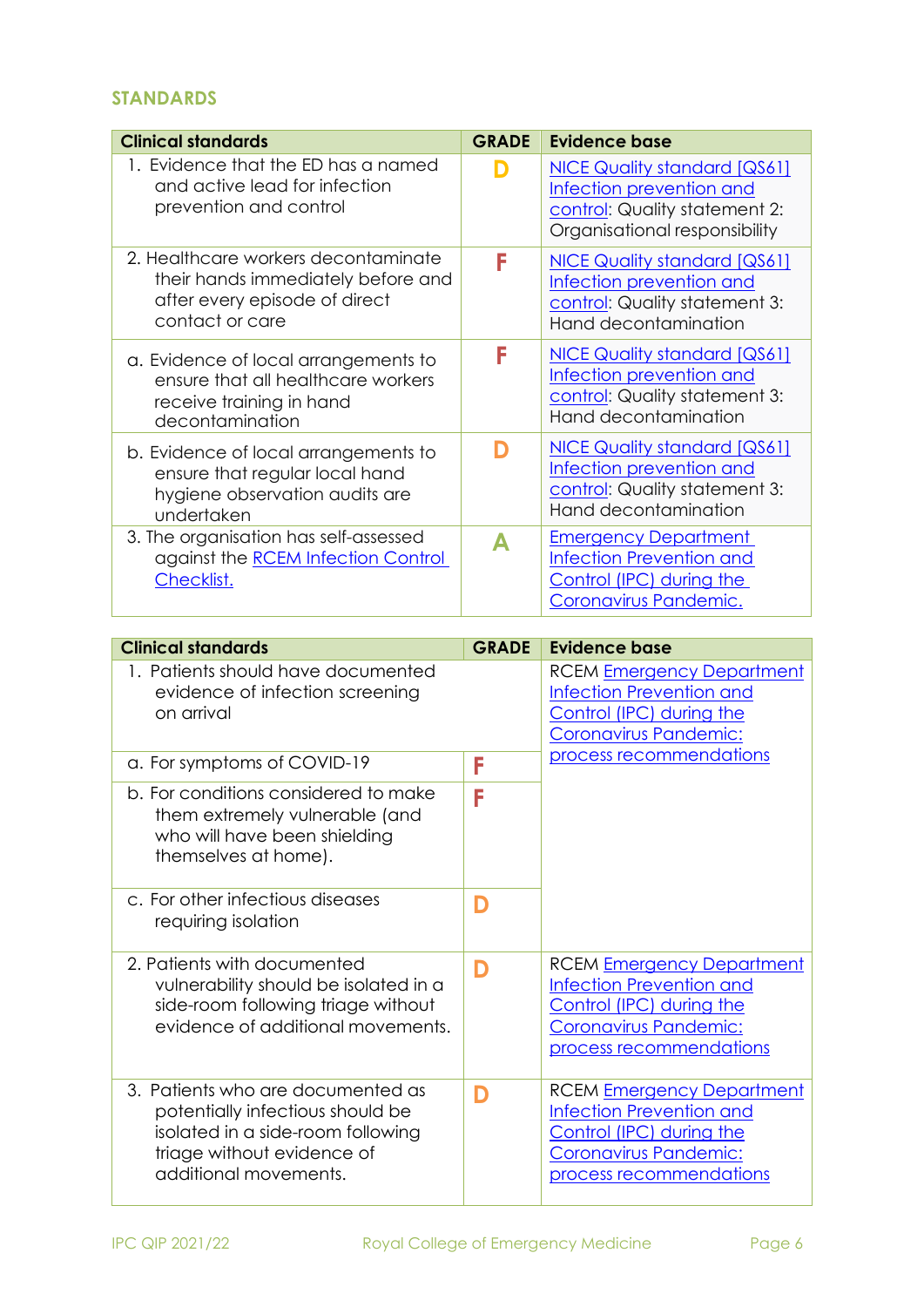These standards have been checked for alignment with [NICE Quality standard](https://www.nice.org.uk/guidance/qs61) [\[QS61\] Infection prevention and control](https://www.nice.org.uk/guidance/qs61) (published 17 April 2014), and RCEM [Emergency Department Infection Prevention and Control \(IPC\) during the](https://www.rcem.ac.uk/docs/RCEM%20Guidance/RCEM%20Guideline%20COVID%20IPC%20(Feb%202021).pdf) [Coronavirus](https://www.rcem.ac.uk/docs/RCEM%20Guidance/RCEM%20Guideline%20COVID%20IPC%20(Feb%202021).pdf) Pandemic (published June 2020).

### **Grading explained**

- **F - Fundamental** This is the top priority for your ED to get right. It needs to be met by all those who work and serve in the healthcare system. Behaviour at all levels of service provision need to be in accordance with at least these fundamental standards. No provider should offer a service that does not comply with these fundamental standards, in relation to which there should be zero tolerance of breaches.
- **D - Developmental** This is the second priority for your ED. It is a requirement over and above the fundamental standard.
- **A - Aspirational** This is the third priority for your ED, and is about setting longer term goals.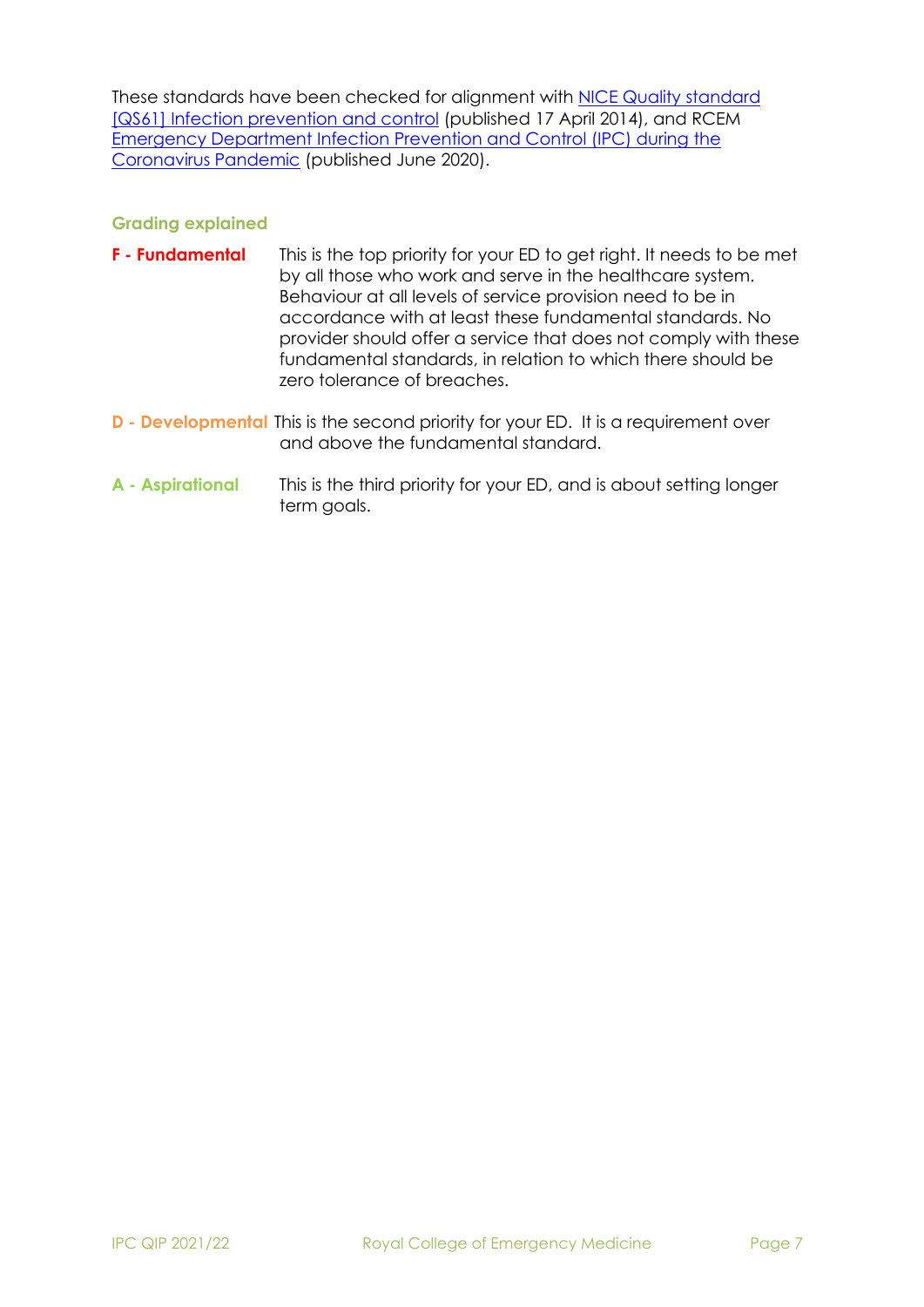## **DEFINITIONS**

| 1, 2<br>Vulnerability [2]<br>1. Solid organ transplant recipients<br>People with specific cancers:<br>2.<br>$\circ$<br>active chemotherapy<br>$\circ$<br>radical radiotherapy<br>$\circ$<br>$\circ$<br>people having other targeted cancer<br>$\circ$<br><b>PARP</b> inhibitors<br>$\circ$<br>still taking immunosuppression drugs<br>3.<br>People with severe respiratory conditions<br>(COPD)<br>4. People with rare diseases that significantly<br>homozygous sickle cell)<br>5.<br>to significantly increase risk of infection<br>6.<br>disease, congenital or acquired.<br>COVID-19<br>1 <sub>a</sub><br>Symptoms according to the NHS Guidance:<br>symptoms [3]<br>a high temperature<br>a new, continuous cough<br>but subject to change) | <b>Standard</b> | <b>Term</b> | <b>Definition</b>                                                                                                                                                                                                                                                                                                                                                                                                                                                                                                                                                                                                                                                                                                                                                                                                                                                                                                                                                                         |  |
|--------------------------------------------------------------------------------------------------------------------------------------------------------------------------------------------------------------------------------------------------------------------------------------------------------------------------------------------------------------------------------------------------------------------------------------------------------------------------------------------------------------------------------------------------------------------------------------------------------------------------------------------------------------------------------------------------------------------------------------------------|-----------------|-------------|-------------------------------------------------------------------------------------------------------------------------------------------------------------------------------------------------------------------------------------------------------------------------------------------------------------------------------------------------------------------------------------------------------------------------------------------------------------------------------------------------------------------------------------------------------------------------------------------------------------------------------------------------------------------------------------------------------------------------------------------------------------------------------------------------------------------------------------------------------------------------------------------------------------------------------------------------------------------------------------------|--|
|                                                                                                                                                                                                                                                                                                                                                                                                                                                                                                                                                                                                                                                                                                                                                  |                 |             | Clinically extremely vulnerable people may include<br>the following people. Disease severity, history or<br>treatment levels will also affect who is in the group.<br>people with cancer who are undergoing<br>people with lung cancer who are undergoing<br>people with cancers of the blood or bone<br>marrow such as leukaemia, lymphoma or<br>myeloma who are at any stage of treatment<br>people having immunotherapy or other<br>continuing antibody treatments for cancer<br>treatments which can affect the immune<br>system, such as protein kinase inhibitors or<br>people who have had bone marrow or stem<br>cell transplants in the last 6 months, or who are<br>including all cystic fibrosis, severe asthma and<br>severe chronic obstructive pulmonary disease<br>increase the risk of infections (such as SCID,<br>People on immunosuppression therapies sufficient<br>Women who are pregnant with significant heart<br>a loss or change to your sense of smell or taste |  |
|                                                                                                                                                                                                                                                                                                                                                                                                                                                                                                                                                                                                                                                                                                                                                  |                 |             | (Symptoms correct as of 2 September 2021 update,                                                                                                                                                                                                                                                                                                                                                                                                                                                                                                                                                                                                                                                                                                                                                                                                                                                                                                                                          |  |
| Other infectious<br>1 <sub>b</sub><br>diseases<br>information - GOV.UK (www.gov.uk)                                                                                                                                                                                                                                                                                                                                                                                                                                                                                                                                                                                                                                                              |                 |             | Health protection: Infectious diseases - detailed                                                                                                                                                                                                                                                                                                                                                                                                                                                                                                                                                                                                                                                                                                                                                                                                                                                                                                                                         |  |
| $\overline{2}$<br>Side-room<br>door                                                                                                                                                                                                                                                                                                                                                                                                                                                                                                                                                                                                                                                                                                              |                 |             | A room / single room with a door or a cubicle with a                                                                                                                                                                                                                                                                                                                                                                                                                                                                                                                                                                                                                                                                                                                                                                                                                                                                                                                                      |  |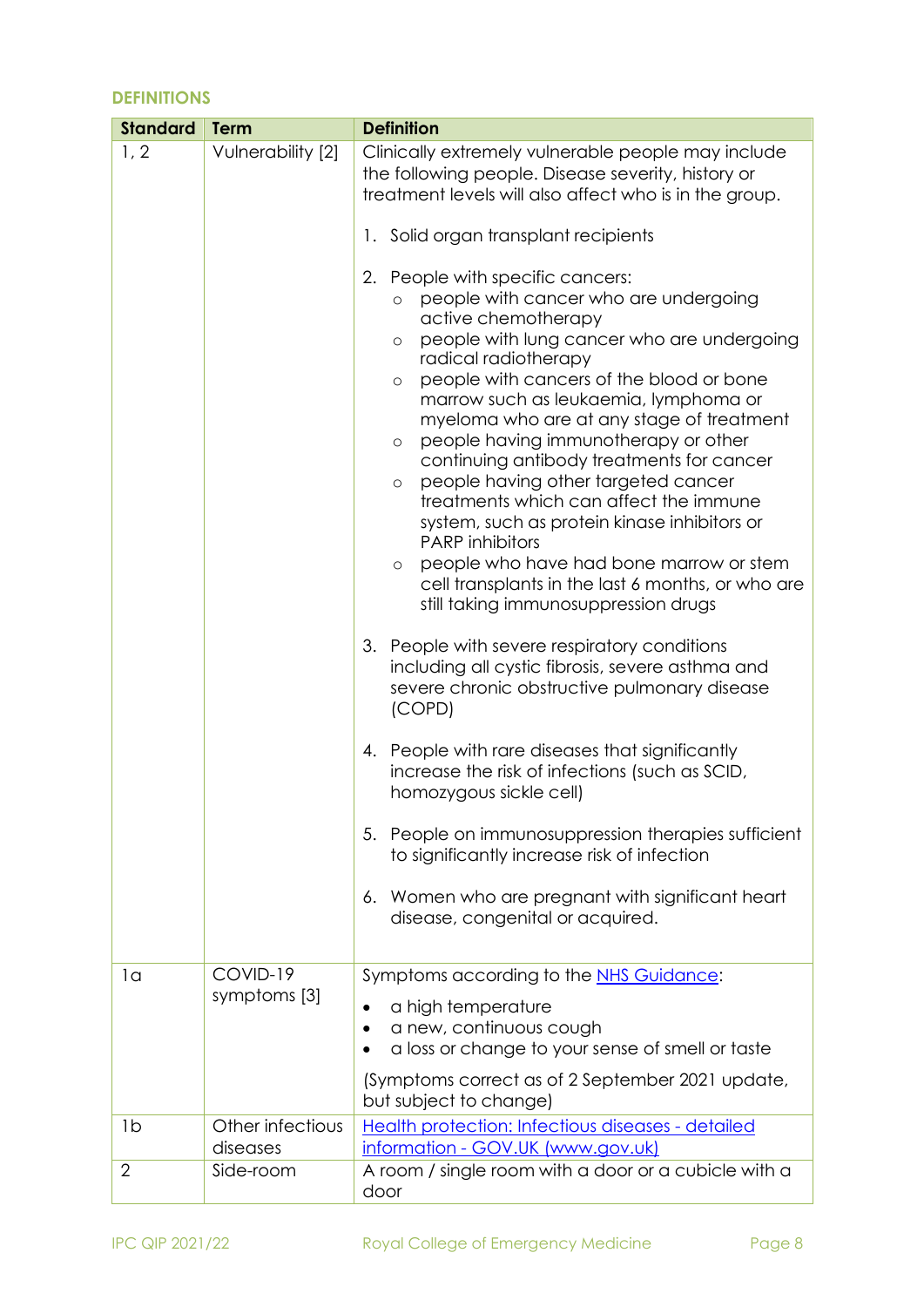## **METHODOLOGY**



#### <span id="page-8-0"></span>**Forming your QIP team**

RCEM recommends forming a multidisciplinary QI team; to include consultants, trainees, advanced care practitioners (ACPs), specialty and associate specialist (SAS) doctors, nursing and, patient representatives and others to suit your local set up.

#### **Data entry portal**

You can find the link to log into the data entry site at [www.rcem.ac.uk/audits](http://www.rcem.ac.uk/audits) (registered users only).

<span id="page-8-1"></span>

#### <span id="page-8-2"></span>**Inclusion criteria**

Adult and paediatric patients are eligible.



#### <span id="page-8-3"></span>**Sample size**

Please collect 5 randomised cases per week that meet the eligibility criteria.



## <span id="page-8-4"></span>**Data entry frequency**

**Recommended**: To maximise the benefit of the run charts and features RCEM recommends entering **cases each week**. This will allow you to see your ED's performance on key measures changing week by week. PDSA cycles should be regularly conducted to assess the impact of changes on the week to week performance.

**Alternative**: If your ED will find weekly data entry too difficult to manage, you may enter data monthly or fortnightly instead. The system will ask you for each patient's arrival date and automatically split your data into weekly arrivals, so you can get the benefit of seeing weekly variation if you spread the cases across the month. If you decide to enter data monthly, we recommend that you enter at least 20 cases per month. You can then consider monthly cycles of PDSA with specific interventions and evaluate their impact by reviewing the trend over that month.

<span id="page-8-5"></span>

#### **Data collection period**

Data should be collected on patients attending **from 4 October 2021 – 3 October 2022**.

Please note that these dates are different to the usual dates for RCEM QIPs to allow for staff adjustments to new departments during the August changeover period and to relieve pressures on services that have undergo reconfigurations as a result of the Covid-19 pandemic.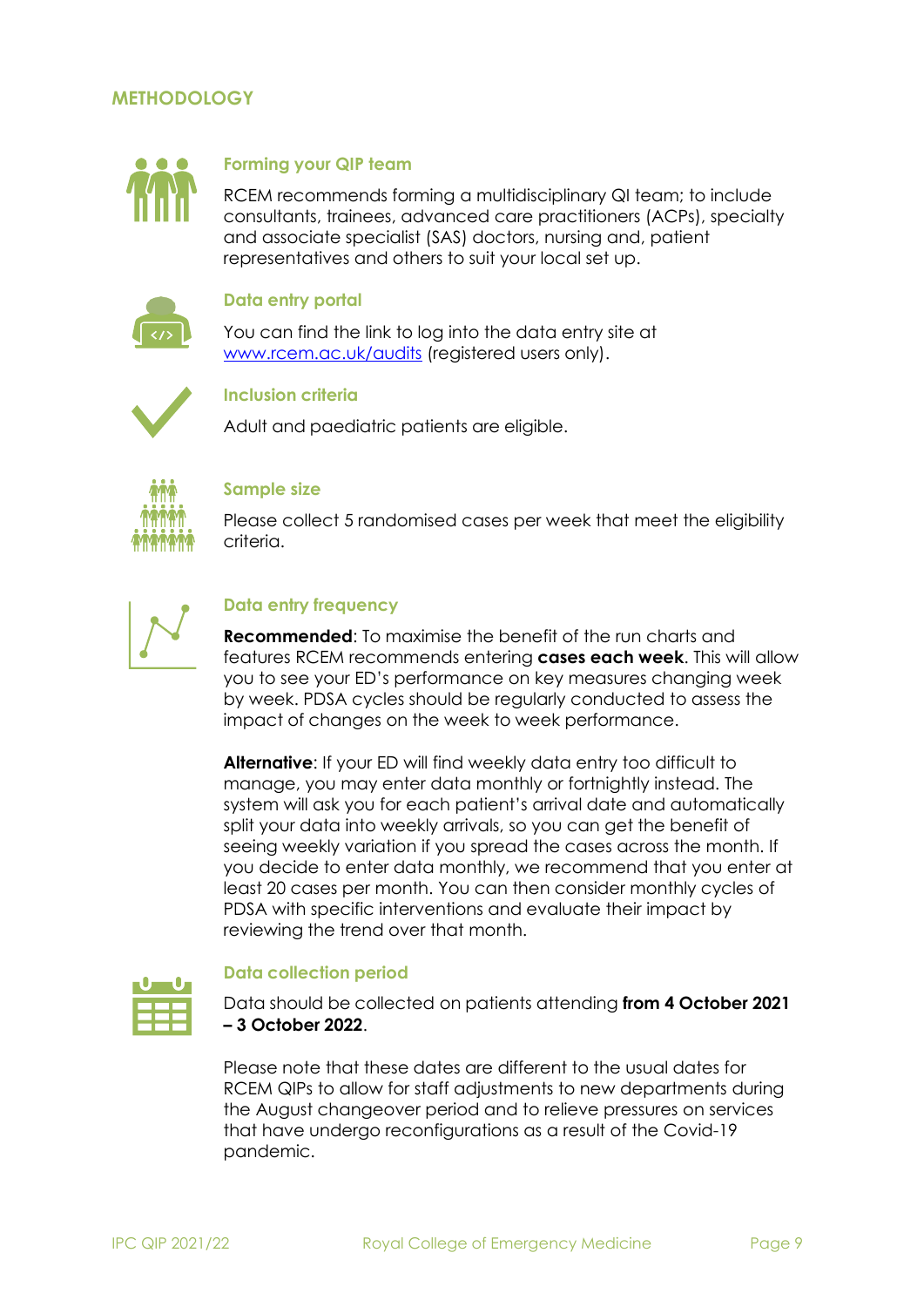#### <span id="page-9-0"></span>**Data submission period**

#### Data can be submitted [online](https://audit.rcem.ac.uk/pages/home) from **4 October 2021 – 3 October 2022**.

It is recommended to enter data as close to the date of patient attendance as possible, and to review progress regularly. This will help you QI team spot the impact of intervention more promptly for refinement or disposal depending on the changes observed.

#### <span id="page-9-1"></span>**Data to be collected**

#### **Organisational data** (please complete this section only **once** per ED)

| Q1             | Does your ED have a named lead for<br>infection prevention and control in the<br>ED <sup>§</sup><br><b>NB</b> this position is <u>not the same as a</u><br>Trust-level lead. | $\bullet$              | Yes/No                                                                                          |
|----------------|------------------------------------------------------------------------------------------------------------------------------------------------------------------------------|------------------------|-------------------------------------------------------------------------------------------------|
| Q2             | Does your ED have a process in place<br>to ensure staff decontaminate their<br>hands before and after every direct<br>patient contact?                                       | $\bullet$              | Yes/No                                                                                          |
| Q2a            | Are ED staff trained in hand<br>decontamination procedures?                                                                                                                  |                        | Yes/No                                                                                          |
| Q2b            | Is there a process in place to ensure<br>regular local hand hygiene<br>observation audits are undertaken?                                                                    | ٠                      | Yes/No                                                                                          |
| Q <sub>3</sub> | Has your organisation self-assessed<br>against the RCEM Infection Control<br>Checklist?                                                                                      | $\bullet$<br>$\bullet$ | Yes/No<br>(Optional question if Yes)<br>how many points in the<br>checklist was the answer Yes? |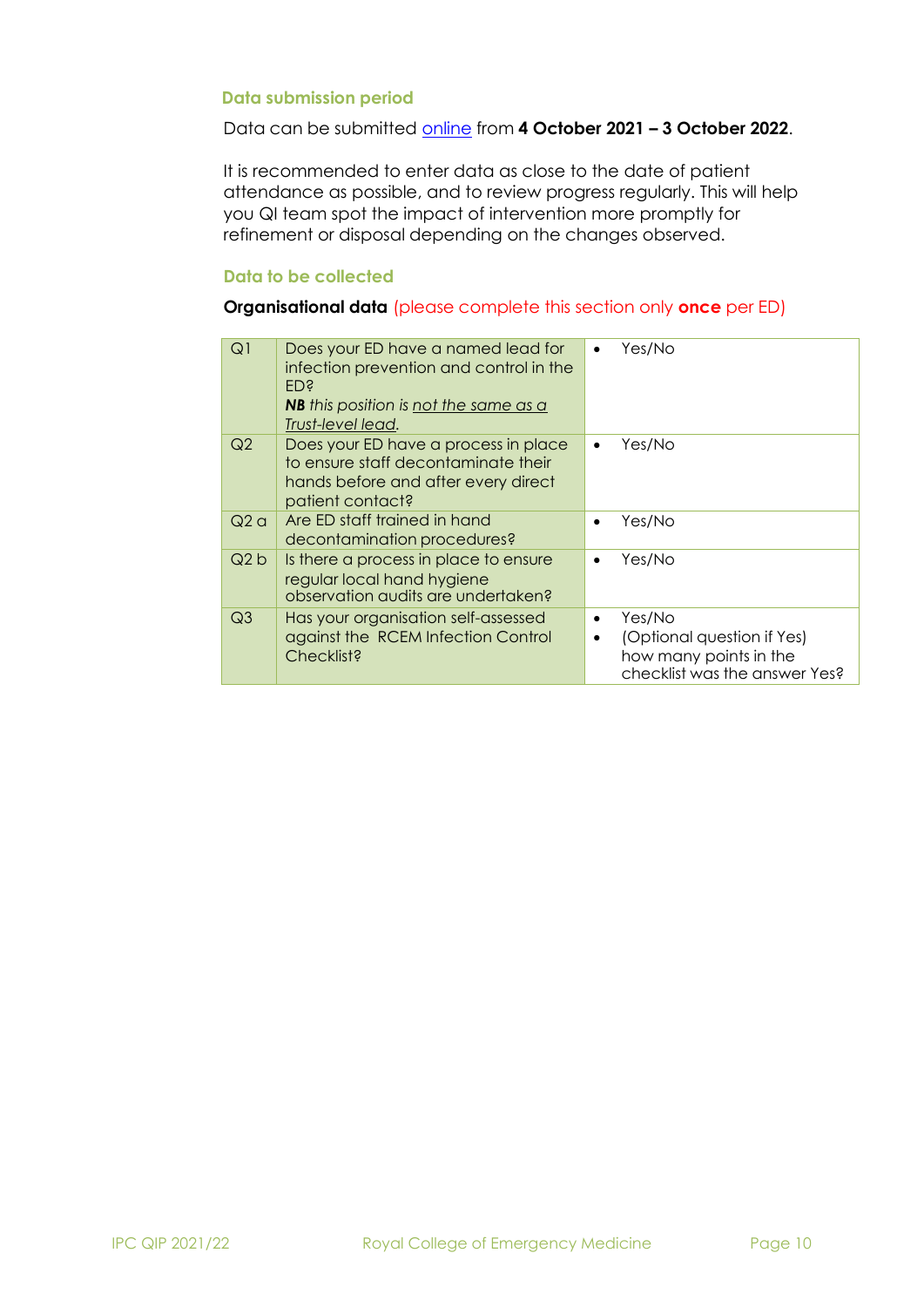### **Patient details**

| Q1             | Reference (do not enter patient<br>identifiable data e.g. NHS number<br>or hospital number)                                                                         |                                                                                                                                                                                                                                                                                                                                                                                                                                                                                                                                                                                                       |
|----------------|---------------------------------------------------------------------------------------------------------------------------------------------------------------------|-------------------------------------------------------------------------------------------------------------------------------------------------------------------------------------------------------------------------------------------------------------------------------------------------------------------------------------------------------------------------------------------------------------------------------------------------------------------------------------------------------------------------------------------------------------------------------------------------------|
| Q2             | Date and time of arrival or triage<br>- whichever is earlier                                                                                                        | dd/mm/yyyy<br>$\bullet$<br>HH:MM<br>$\bullet$                                                                                                                                                                                                                                                                                                                                                                                                                                                                                                                                                         |
| Q <sub>3</sub> | <b>Ethnic category</b>                                                                                                                                              | White British<br>$\bullet$<br>White Irish<br>$\bullet$<br>Any other White background<br>$\bullet$<br>White and Black Caribbean<br>$\bullet$<br>White and Black African<br>$\bullet$<br>White and Asian<br>$\bullet$<br>Any other mixed background<br>$\bullet$<br>Indian<br>$\bullet$<br>Pakistani<br>$\bullet$<br>Bangladeshi<br>$\bullet$<br>Any other Asian background<br>$\bullet$<br>Caribbean<br>$\bullet$<br>African<br>$\bullet$<br>Any other Black background<br>$\bullet$<br>Chinese<br>$\bullet$<br>Any other ethnic group<br>$\bullet$<br>Not stated e.g. unwilling to state<br>$\bullet$ |
| Q4             | Was the patient screened on<br>arrival for (tick all that apply):                                                                                                   | COVID-19 symptoms<br>$\bullet$<br>Other infectious diseases<br>$\bullet$<br>Vulnerable conditions<br>$\bullet$<br>No recorded evidence<br>$\bullet$<br>None<br>$\bullet$                                                                                                                                                                                                                                                                                                                                                                                                                              |
| Q <sub>5</sub> | Patient with identified vulnerability<br>was isolated in a side-room?<br>If the patient had no identified<br>vulnerability select 'No<br>vulnerability identified'. | Yes<br>$\bullet$<br>dd/mm/yyyy<br>HH:MM (optional)<br><b>No</b><br>$\bullet$<br>No recorded evidence<br>$\bullet$<br>No vulnerability identified<br>$\bullet$                                                                                                                                                                                                                                                                                                                                                                                                                                         |
| Q6             | Was the patient identified as<br>potentially or confirmed as<br>infectious?                                                                                         | Yes<br>$\bullet$<br>No<br>$\bullet$<br>No recorded evidence<br>$\bullet$                                                                                                                                                                                                                                                                                                                                                                                                                                                                                                                              |
| Q6.1           | IF $Q6 = Yes$<br>After the patient was identified as<br>potentially or confirmed as<br>infectious, were they moved to<br>appropriate area?                          | Yes<br>$\bullet$<br>dd/mm/yyyy<br>HH:MM (optional)<br><b>No</b><br>$\bullet$<br>No recorded evidence<br>$\bullet$                                                                                                                                                                                                                                                                                                                                                                                                                                                                                     |

#### **Notes**

This section is for local use, e.g. to record information that might help you during your PDSA cycles. It will not be analysed by RCEM - ensure you do not enter any identifiable data here.

## *Please see page 8 for definitions*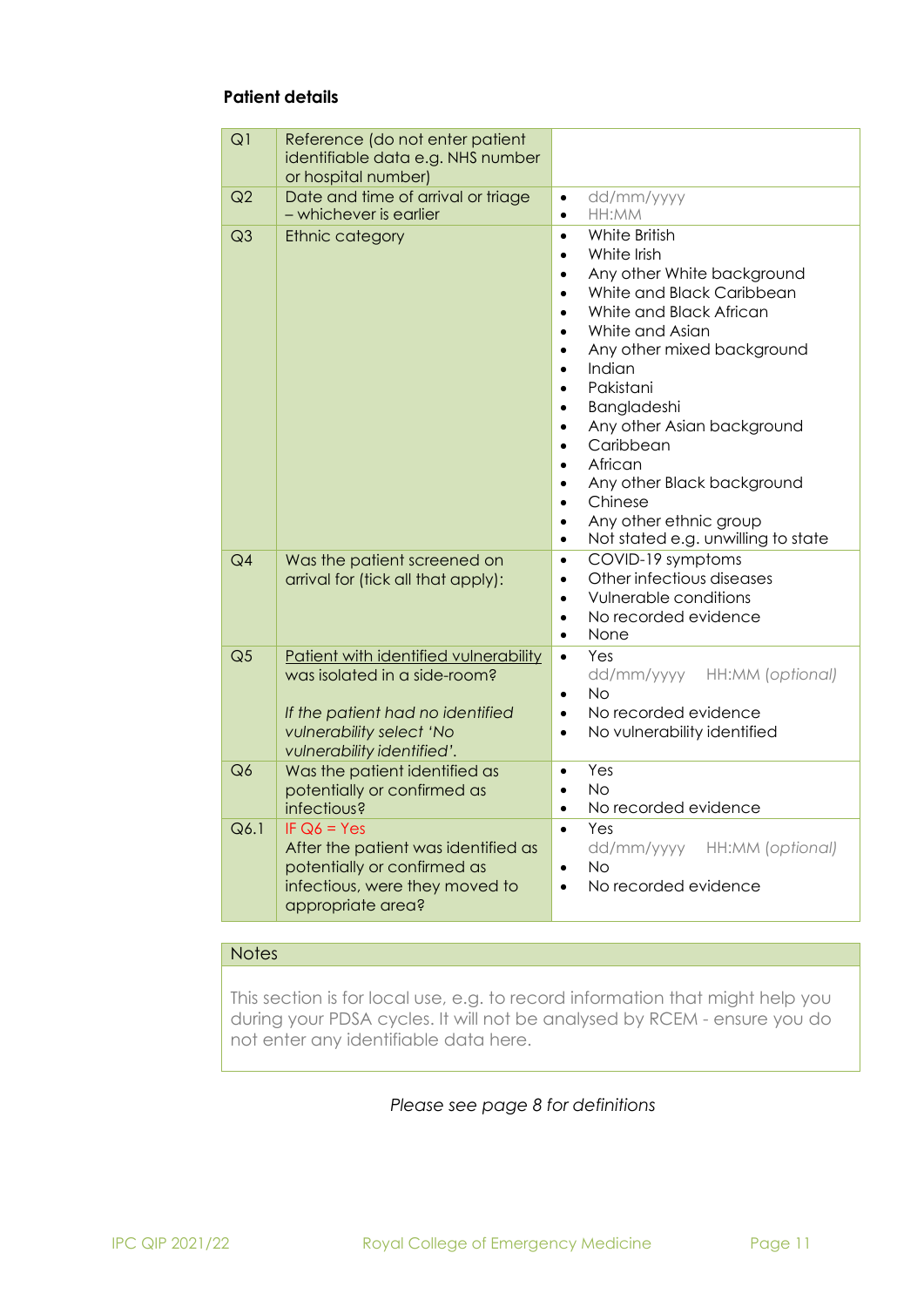#### <span id="page-11-1"></span>**Data Sources**

ED patient records including nursing notes (paper, electronic or both).

#### <span id="page-11-2"></span>**Flow of data searches to identify QIP cases**

For information about using the Emergency Care Data Set (ECDS) or your ED's electronic patient record to identify relevant cases, and to extract data from your system, please see **Appendix 1**.

Using the codes list in **Appendix 1**, first identify all patients attending your ED between the relevant dates, then by age at time of attendance, then through the other relevant criteria.

If your ED is reliably using the Emergency Care Data Set (ECDS), then your IT department or information team should be able to a) pull off a list of eligible cases for you, and b) extract some or all of the data you need to enter. Please see **Appendices 1** and **2** for the list of codes they will need to identify eligible cases or extract the data.

## <span id="page-11-0"></span>**REFERENCES**

- 1. National Institute for Health and Care Excellence. Infection prevention and control - NICE quality standard (QS61). London: NICE, 2014. [http://www.nice.org.uk/guidance/qs61/resources/infection-prevention-and](http://www.nice.org.uk/guidance/qs61/resources/infection-prevention-and-control-2098782603205)[control-2098782603205](http://www.nice.org.uk/guidance/qs61/resources/infection-prevention-and-control-2098782603205) (accessed 21 Sep 2021).
- 2. Royal College of Emergency Medicine. Emergency Department Infection Prevention and Control (IPC) during the Coronavirus Pandemic. 2nd ed. London: RCEM, 2020. [https://www.rcem.ac.uk/docs/RCEM%20Guidance/RCEM%20Guideline%20COVI](https://www.rcem.ac.uk/docs/RCEM%20Guidance/RCEM%20Guideline%20COVID%20IPC%20(Feb%202021).pdf) [D%20IPC%20\(Feb%202021\).pdf](https://www.rcem.ac.uk/docs/RCEM%20Guidance/RCEM%20Guideline%20COVID%20IPC%20(Feb%202021).pdf) (accessed 21 Sep 2021).
- 3. NHS.uk. Symptoms of coronavirus (COVID-19). <https://www.nhs.uk/conditions/coronavirus-covid-19/symptoms/> (accessed 21 Sep 2021).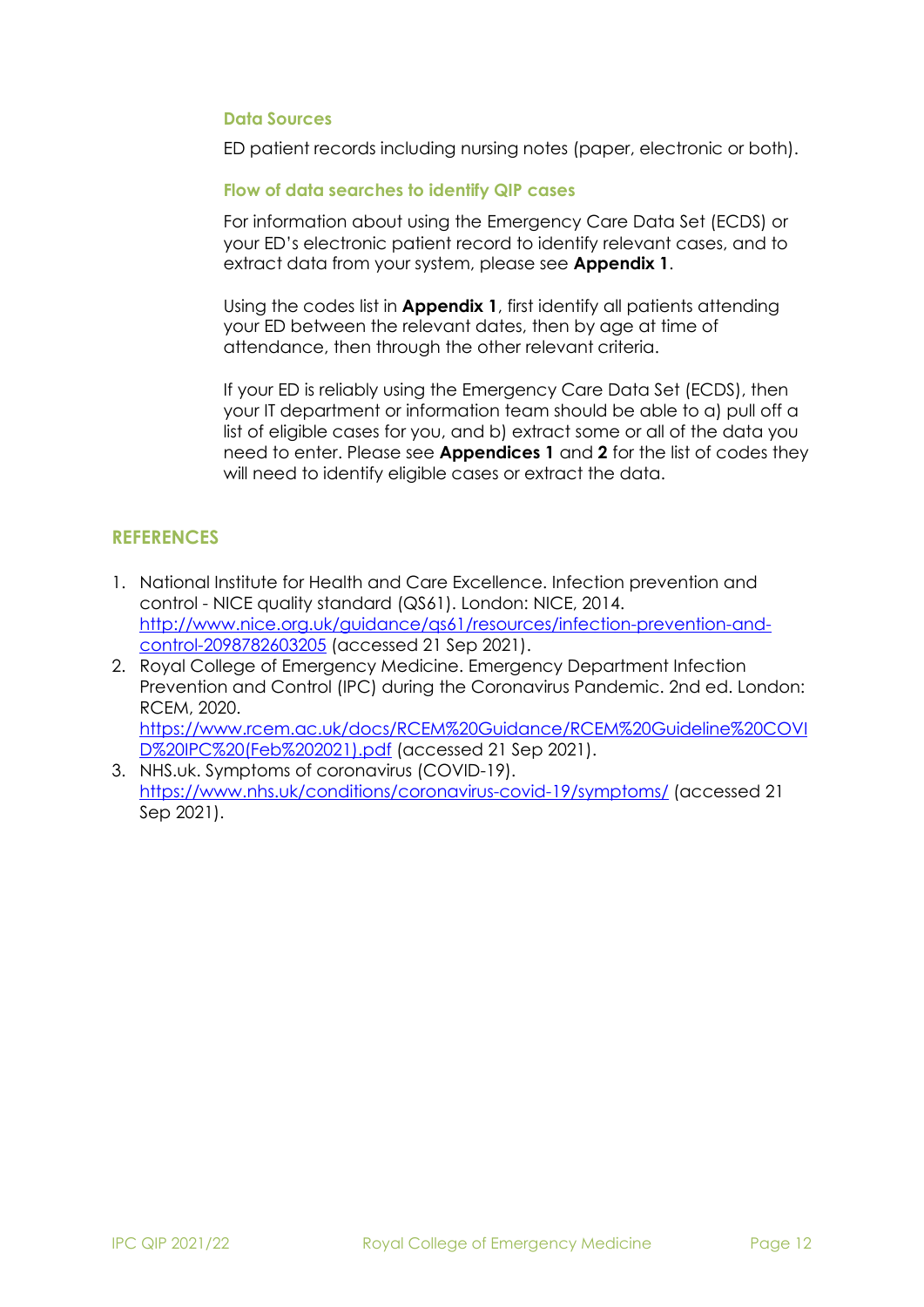## <span id="page-12-0"></span>**APPENDIX 1: ECDS codes to support case identification**

The codes below can be used to help initially identify potential cases. This is not an exhaustive list; other search terms can be used but all potential patients should then be reviewed to check they meet the definitions & selection criteria before inclusion in the QIP.

The ECDS codes below relate to CDS V6-2-2 Type 011 - Emergency Care Data Set (ECDS) Enhanced Technical Output Specification v3.0.

| <b>QIP</b> question                                                | <b>ECDS</b> data item<br>name                                                                | <b>ECDS</b> national<br>code    | <b>National code definition</b>       |
|--------------------------------------------------------------------|----------------------------------------------------------------------------------------------|---------------------------------|---------------------------------------|
| Date and time of<br>arrival or triage -<br>whichever is<br>earlier | <b>EMERGENCY CARE</b><br><b>ARRIVAL DATE</b><br><b>EMERGENCY CARE</b><br><b>ARRIVAL TIME</b> | an10 CCYY-MM-DD<br>an8 HH:MM:SS | Date<br>Time                          |
| Ethnic group                                                       | <b>ETHNIC CATEGORY</b>                                                                       | A<br>B                          | White British<br>White Irish          |
|                                                                    |                                                                                              | $\mathsf{C}$                    | Any other White background            |
|                                                                    |                                                                                              | D                               | White and Black Caribbean             |
|                                                                    |                                                                                              | $\mathsf E$                     | White and Black African               |
|                                                                    |                                                                                              | $\overline{F}$                  | White and Asian                       |
|                                                                    |                                                                                              | G                               | Any other mixed background            |
|                                                                    |                                                                                              | H                               | Indian                                |
|                                                                    |                                                                                              | J                               | Pakistani                             |
|                                                                    |                                                                                              | $\mathsf{K}$                    | Bangladeshi                           |
|                                                                    |                                                                                              | $\mathsf{L}$                    | Any other Asian background            |
|                                                                    |                                                                                              | M                               | Caribbean                             |
|                                                                    |                                                                                              | $\overline{N}$                  | African                               |
|                                                                    |                                                                                              | P                               | Any other Black background            |
|                                                                    |                                                                                              | ${\sf R}$                       | Chinese                               |
|                                                                    |                                                                                              | S                               | Any other ethnic group                |
|                                                                    |                                                                                              | Z<br>99                         | Not stated e.g. unwilling to<br>state |
|                                                                    |                                                                                              |                                 | Not known e.g. unconscious            |